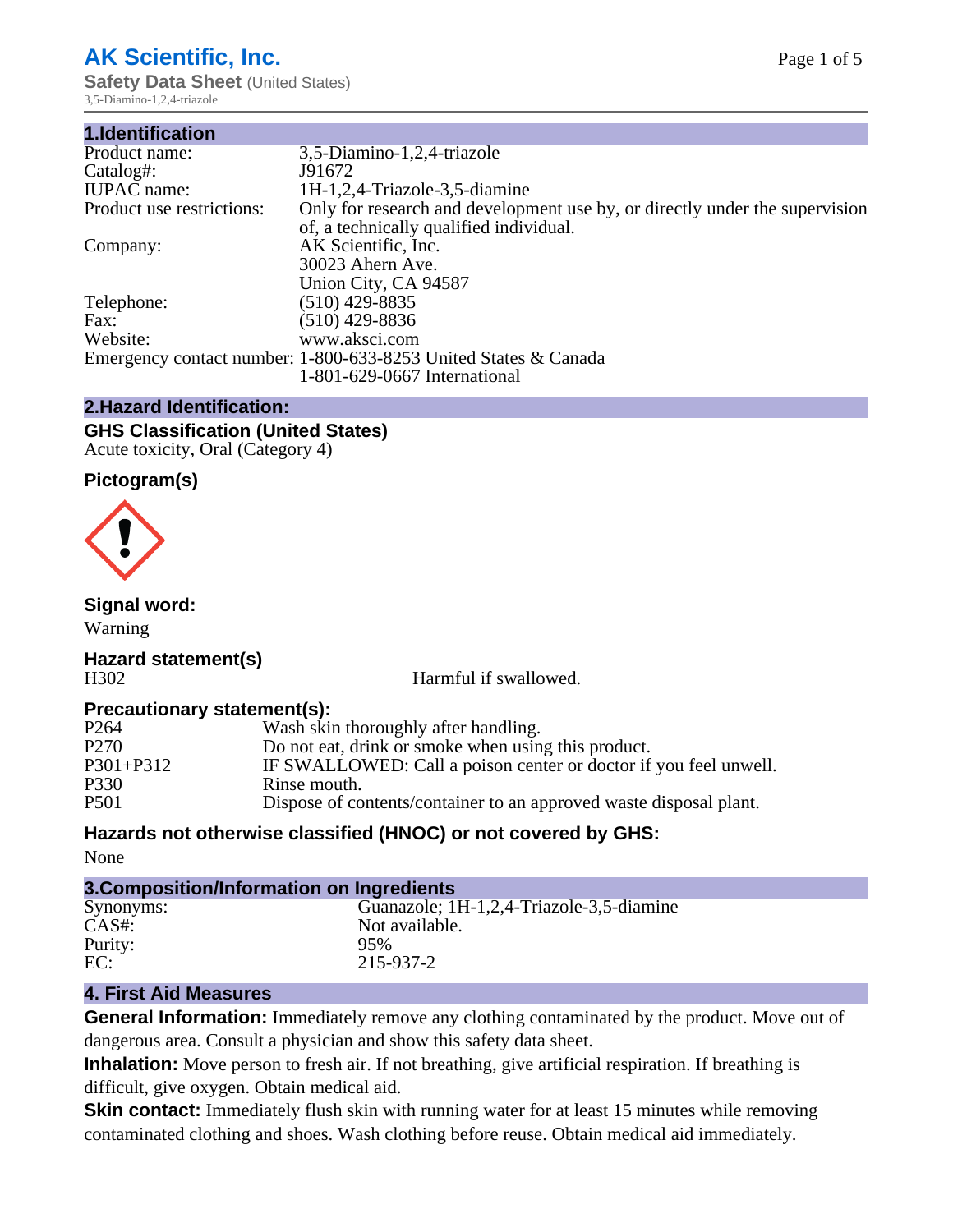**Eye contact:** Immediately flush open eyes with running water for at least 15 minutes. Obtain medical aid immediately.

**Ingestion:** Do NOT induce vomiting without medical advice. Rinse mouth with water. Never

administer anything by mouth to an unconscious person. Obtain medical aid immediately.

**Most important symptoms and effects, both acute and delayed:** No further information available. Please see sections 2 and 11.

**Indication of any immediate medical attention and special treatment needed:** No further information available.

## **5. Fire Fighting Measures**

**Suitable extinguishing media:** Use water spray, dry chemical, carbon dioxide, or chemical foam. **Specific hazards arising from the chemical:** Carbon oxides, Nitrogen oxides.

**Advice for firefighters:** As in any fire, wear a NIOSH-approved or equivalent, pressure-demand, self-contained breathing apparatus and full protective gear. During a fire, irritating and highly toxic gases may be generated by thermal decomposition or combustion.

## **6. Accidental Release Measures**

**Personal precautions, protective equipment and emergency procedures:** Wear protective equipment and keep unprotected personnel away. Ensure adequate ventilation. Remove all sources of ignition. Prevent further leak or spill if safe to do so. For personal protective equipment, please refer to section 8.

**Environmental precautions:** Do not let product enter drains, other waterways, or soil.

**Methods and materials for containment and cleaning up:** Prevent further leak or spill if safe to do so. Vacuum, sweep up, or absorb with inert material and place into a suitable disposal container. Consult local regulations for disposal. See section 13 for further disposal information.

## **7. Handling and Storage**

**Precautions for safe handling:** Avoid contact with skin, eyes, and personal clothing. Wash hands thoroughly after handling. Avoid breathing fumes. Use only with adequate ventilation. Wear suitable protective clothing, gloves, and eye/face protection. Keep away from sources of ignition. Minimize dust generation and accumulation. Keep container tightly closed. Open and handle container with care. Do not eat, drink, or smoke while handling.

**Conditions for safe storage, including any incompatibilities:** Store in a tightly-closed container when not in use. Store in a cool, dry, well-ventilated area away from incompatible substances. Keep away from sources of ignition. ,Store long-term in a cool, dry place.

## **8. Exposure Controls/Personal Protection**

## **Exposure limits:**

OSHA PEL: Not available. NIOSH REL: Not available.<br>ACGIH TLV: Not available. ACGIH TLV:

**Appropriate engineering controls:** Avoid contact with skin, eyes, and clothing. Wash hands before breaks and immediately after handling the product. Facilities storing or utilizing this material should be equipped with an eyewash fountain. Use adequate general and local exhaust ventilation to keep airborne concentrations low.

## **Personal protection**

Eyes: Based on an evaluation of the eye or face hazards present, wear chemical splash-resistant safety glasses or goggles with side protection. A face shield may be appropriate in some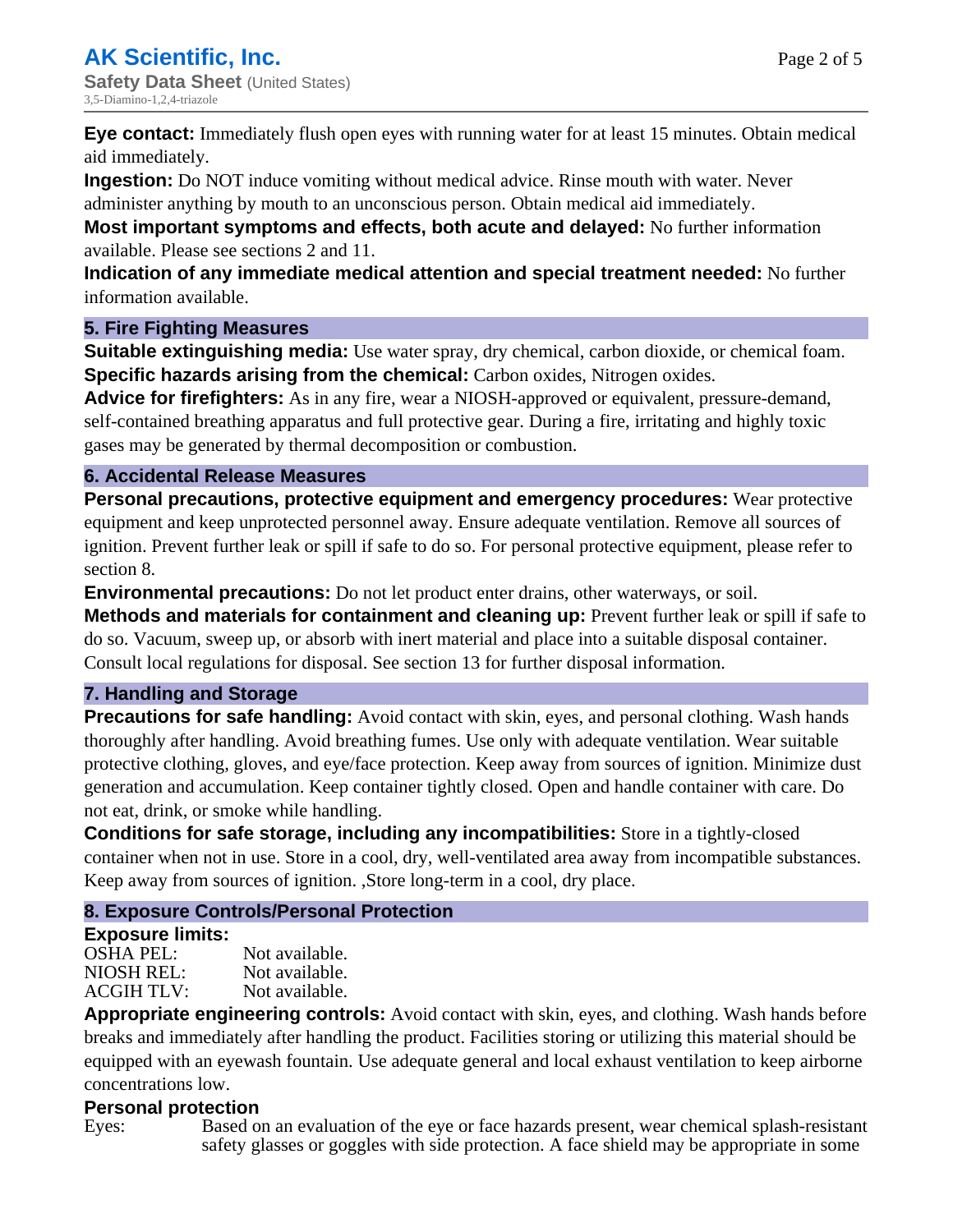| workplaces. Use eyewear tested and approved under appropriate government standards                     |
|--------------------------------------------------------------------------------------------------------|
| such as OSHA 29 CFR 1910.133 or EU EN166.                                                              |
| Wear gloves selected based on an evaluation of the possible hazards to hands and skin,                 |
| the duration of use, the physical conditions of the workplace, and the chemical resistance             |
| and physical properties of the glove material.                                                         |
| Skin and body: Protective clothing must be selected based on the hazards present in the workplace, the |
| physical environment, the duration of exposure, and other factors. No fabric can provide               |
| protection against all potential hazards; therefore it is important to select the appropriate          |
| protective clothing for each specific hazard. At the minimum, wear a laboratory coat and               |
| close-toed footwear.                                                                                   |
| Respirators are not a substitute for accepted engineering control measures such as                     |
| enclosure or confinement of the operation, general and local ventilation, and substitution             |
| of less toxic materials. When respiratory personal protective equipment is appropriate                 |
| based on an assessment of respiratory hazards in the workplace, use a NIOSH- or                        |
|                                                                                                        |

CEN-certified respirator.

#### **9. Physical and Chemical Properties**

| <b>Physical State:</b>            | Powder                |
|-----------------------------------|-----------------------|
| Molecular Formula:                | C2H5N5                |
| Molecular Weight:                 | 99.09                 |
| Odor:                             | Not available.        |
| pH:                               | Not available.        |
| <b>Boiling Point Range:</b>       | Not available.        |
| Freezing/Melting Point:           | Not available.        |
| <b>Flash Point:</b>               | Not available.        |
| <b>Evaporation Rate:</b>          | Not available.        |
| Flammability (solid, gas):        | Please see section 2. |
| <b>Explosive limits:</b>          | Not available.        |
| Vapor Pressure:                   | Not available.        |
| Vapor Density:                    | Not available.        |
| Solubility:                       | Not available.        |
| <b>Relative Density:</b>          | Not available.        |
| Refractive Index:                 | Not available.        |
| Volatility:                       | Not available.        |
| <b>Auto-ignition Temperature:</b> | Not available.        |
| Decomposition Temperature:        | Not available.        |
| <b>Partition Coefficient:</b>     | Not available.        |
|                                   |                       |

# **10. Stability and Reactivity**

Reactivity: Not available.<br>
Chemical stability: Stable under re Possibility of hazardous reactions: Not available.<br>Conditions to avoid: Dust generation. Conditions to avoid:<br>Incompatible materials: Hazardous decomposition products:

Stable under recommended temperatures and pressures. Strong oxidizing agents.<br>Carbon oxides, Nitrogen oxides.

## **11. Toxicological Information**

Acute toxicity: Routes of exposure: Inhalation,eye contact,skin contact,ingestion. Symptoms related to the physical,chemical and toxicological characteristics:

## XZ4535000<br>Not available.

Skin contact may result in inflammation characterized by itching, scaling, reddening, blistering, pain or dryness. Eye contact may result in redness, pain or severe eye damage. Inhalation may cause irritation of the lungs and respiratory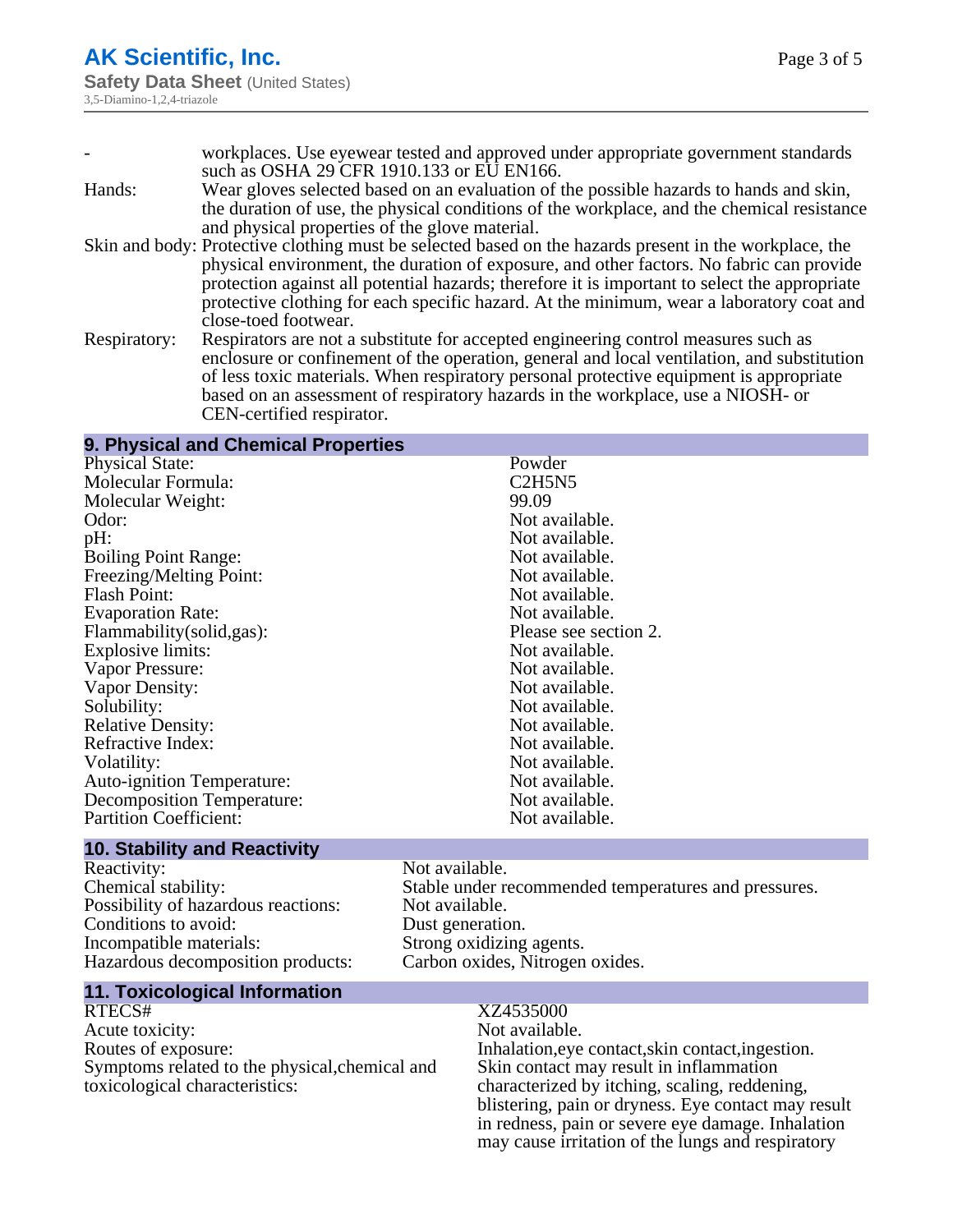system. Overexposure may result in serious illness or death.

#### **Carcinogenicity**

IARC: Not classified.<br>
NOTP: Not listed. Not listed. OSHA: Not listed. Acute toxic effects: Inflammation of the eye is characterized by redness, watering, and itching. Skin inflammation is characterized by itching, scaling, reddening, or, occasionally, blistering.

#### **12. Ecological Information**

| Not available. |
|----------------|
| Not available. |
| Not available. |
| Not available. |
| Not available. |
|                |

#### **13. Disposal Considerations**

Disposal of waste: Chemical waste generators must determine whether a discarded chemical is classified as hazardous waste. US EPA guidelines for the classification determination are listed in 40 CFR 261.3. Additionally, waste generators must consult state and local hazardous waste regulations to ensure complete and accurate classification. Observe all federal, state and local regulations when disposing of the substance.

Disposal of packaging: Do not reuse containers. Dispose of as unused product.

| <b>14. Transportation Information</b> |                |  |
|---------------------------------------|----------------|--|
| <b>DOT (United States)</b>            |                |  |
| UN number:                            | Not hazmat     |  |
| Proper shipping name:                 | Not available. |  |
| Transport hazard class:               | Not available. |  |
| Packing group:                        | Not available. |  |
| <b>IATA</b>                           |                |  |
| <b>UN Number:</b>                     | Not DG         |  |
| Proper shipping name:                 | Not available. |  |
| Transport hazard class:               | Not available. |  |
| Packing group:                        | Not available. |  |
| 45 Demolatent Information             |                |  |

#### **15. Regulatory Information TSCA (United States)**

This product is on the EPA Toxic Substance Control Act (TSCA) inventory. The product is supplied solely for use in research and development by or under the supervision of a technically qualified individual as defined in 40 CFR § 720 et seq. The health risks have not been fully determined. Any information that is or becomes available will be supplied on the SDS.

| California Proposition 65: | Not Available |  |
|----------------------------|---------------|--|
| NFPA Rating:               | Health:       |  |
|                            | Flammability: |  |
|                            | Instability:  |  |
|                            |               |  |

## **16. Additional Information**

Revision Date: 01/25/2022